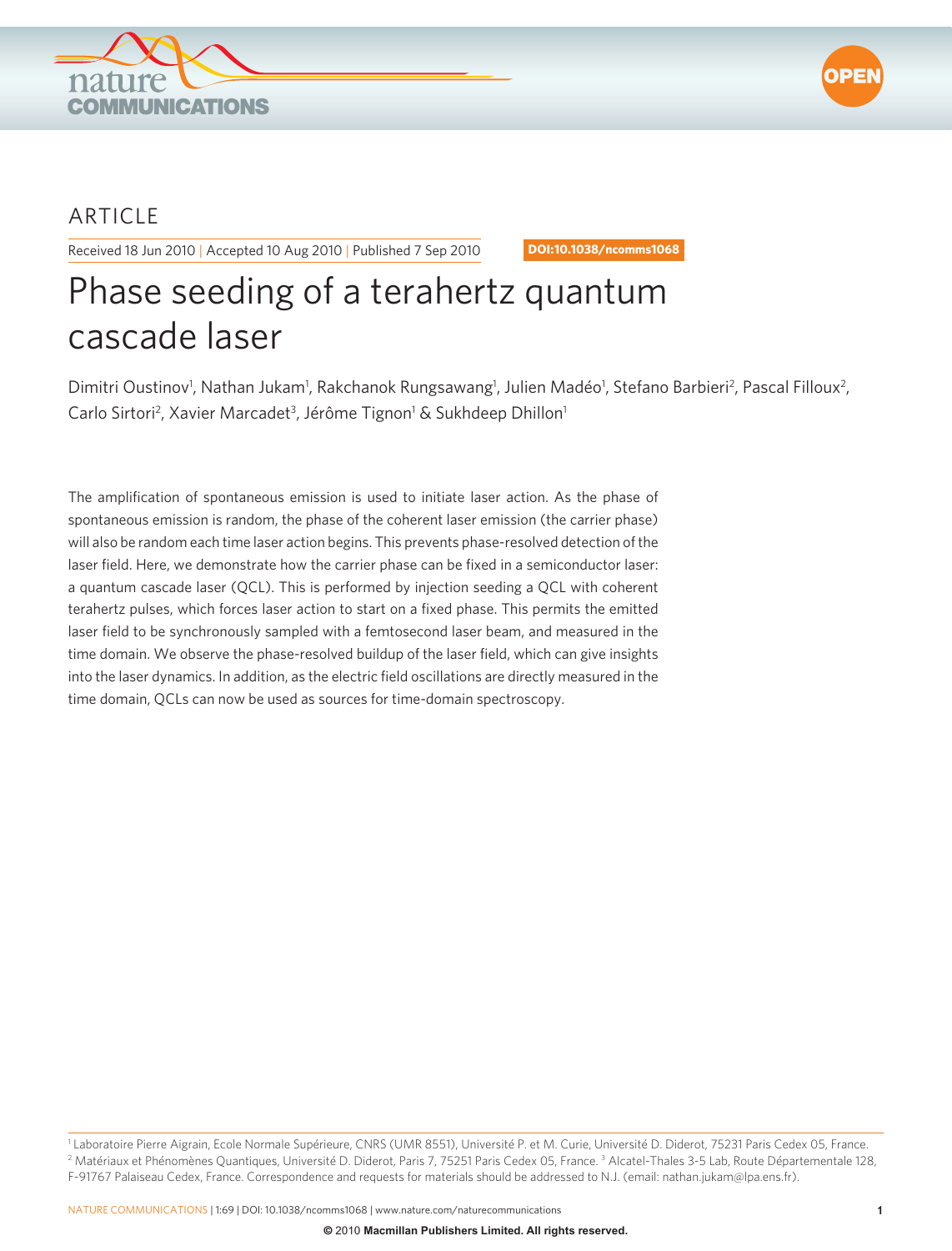### ARTICLE

ontrolling the carrier-envelope phase of femtosecond (fs) laser pulses by using active feedback techniques<sup>1</sup> has lead to major advances in frequency metrology<sup>2</sup> and attosecond science<sup>3,4</sup>. The phase between consecutive laser pulses by using active feedback techniques<sup>1</sup> has lead science<sup>3,4</sup>. The phase between consecutive electromagnetic pulses is similarly fixed<sup>5</sup> in time-domain spectroscopy (TDS)<sup>6</sup>. This enables the detection of the electric field in the time domain. As a result, TDS is a powerful technique that allows the dynamics of the complex dielectric response of materials<sup>7</sup> and coherent processes<sup>8</sup> to be investigated as a function of time. In the terahertz (THz) frequency regime, TDS is a widely used technique for THz imaging<sup>9</sup>, biological investigations<sup>10</sup>, non-destructive testing<sup>11</sup> and chemical recognition 12 . THz TDS is implemented by generating THz pulses with a fs laser beam, and synchronously sampling the resulting THz pulses with the same fs laser beam, using techniques such as free-space electro-optic sampling<sup>13</sup>. Time-domain detection of the electric field is made possible, since the phase between successive THz pulses is fixed, even if the carrier-envelope phase of the fs laser pulses is not fixed<sup>5</sup>. This allows multiple-shot averaging of the sampled electric field value. By varying the time delay between the sampling beam and the THz pulse, the field can be characterized as a function of time.

 However, time-domain detection of free-running sources, such as quantum cascade lasers (QCL)<sup>14,15</sup>, cannot be performed with an fs sampling beam. Even with an infinite coherence time, the QCL frequency would need to be an integer multiple of the fs sampling rate (the repetition rate of the fs laser). Otherwise, the carrier phase would vary for each fs sampling pulse, and the resulting multipleshot average of the sampled electric field value would be zero. Thus, the field of a free-running QCL cannot be measured as a function of time and cannot be used as a source for TDS. This is unfortunate, as many emerging THz applications<sup>16,17</sup> take advantage of the small size and high output power<sup>18</sup> of this semiconductor laser.

 In this article, we show how the carrier phase of the QCL laser emission can be set by coherently injection seeding<sup>19</sup> the QCL with THz pulses having a fixed phase. Here, the seeded field replaces the spontaneous emission of the QCL and sets the carrier phase by triggering the laser emission. Consequently, this enables the electric field of the laser emission to be measured as a function of time over several nanoseconds, from initiation of lasing to the steady-state lasing regime. In contrast to other techniques<sup>2,17,19</sup> no active feedback or laser stabilization mechanism is necessary for phase-controlled emission.

### **Results**

 To initiate lasing, coherent THz pulses are injected into the QCL when the gain is below threshold, as depicted in Figure 1a . A short time later, the QCL gain is increased above threshold by applying a voltage pulse (radiofrequency (RF) pulse) to the QCL. As no laser field is initially present in the QCL cavity, the gain is unclamped and large amplification can occur<sup>20</sup>. Both the THz pulse and the spontaneous emission in the cavity will be amplified until the intracavity field is large enough to saturate the gain. This clamps the gain to the total losses and results in steady-state lasing. If the field of the injected THz pulses is greater than the spontaneous emission, lasing will be initiated by the THz pulses. The THz pulses will then seed the lasing, as shown in Figure 1a. The carrier phase of the QCL is therefore set by the phase of the coherent THz pulses. This enables the field of the QCL to be measured in the time domain, as shown in Figure 1b. If no injected THz pulse is present, for each RF pulse, the phase of the spontaneous emission (which is random) determines the carrier phase of the QCL, and time-domain detection of the laser emission is not possible, as shown in Figure 1c. It should be noted that, even if the carrier phase of the fs laser pulses varies from pulse to pulse, the phase of the generated THz pulses does not vary (Fig. 1d). This is because the THz pulses are created in response to the rectified component of the instantaneous fs laser intensity, which does not depend on the carrier phase of the fs laser (Fig. 1e).



**Figure 1 | Coherent injection seeding of a QCL.** (a) A THz pulse injected into the QCL before the gain is turned on initiates lasing. The carrier phase of the QCL emission is then set by the injected THz pulse. (The dashed line represents the value of the gain at laser threshold.) (b) The carrier phase of the emission from a QCL is synchronized with respect to a femtosecond (fs) sampling beam. (c) The carrier phase of the emission from a freerunning QCL is not synchronized with respect to a femtosecond sampling beam. The femtosecond sampling beam will measure an average electric field of zero. (d) The phase of the THz pulses is fixed from pulse to pulse even if the carrier phase of the femtosecond laser pulses varies. ( **e** ) THz pulses are generated in response to the envelope function (green) of the intensity of the femtosecond laser pulse, which does not depend on the carrier phase . Only the second harmonic response (blue) of the instantaneous intensity depends on the carrier phase  $\Delta \phi$ . However, it has no role in the generation of terahertz radiation.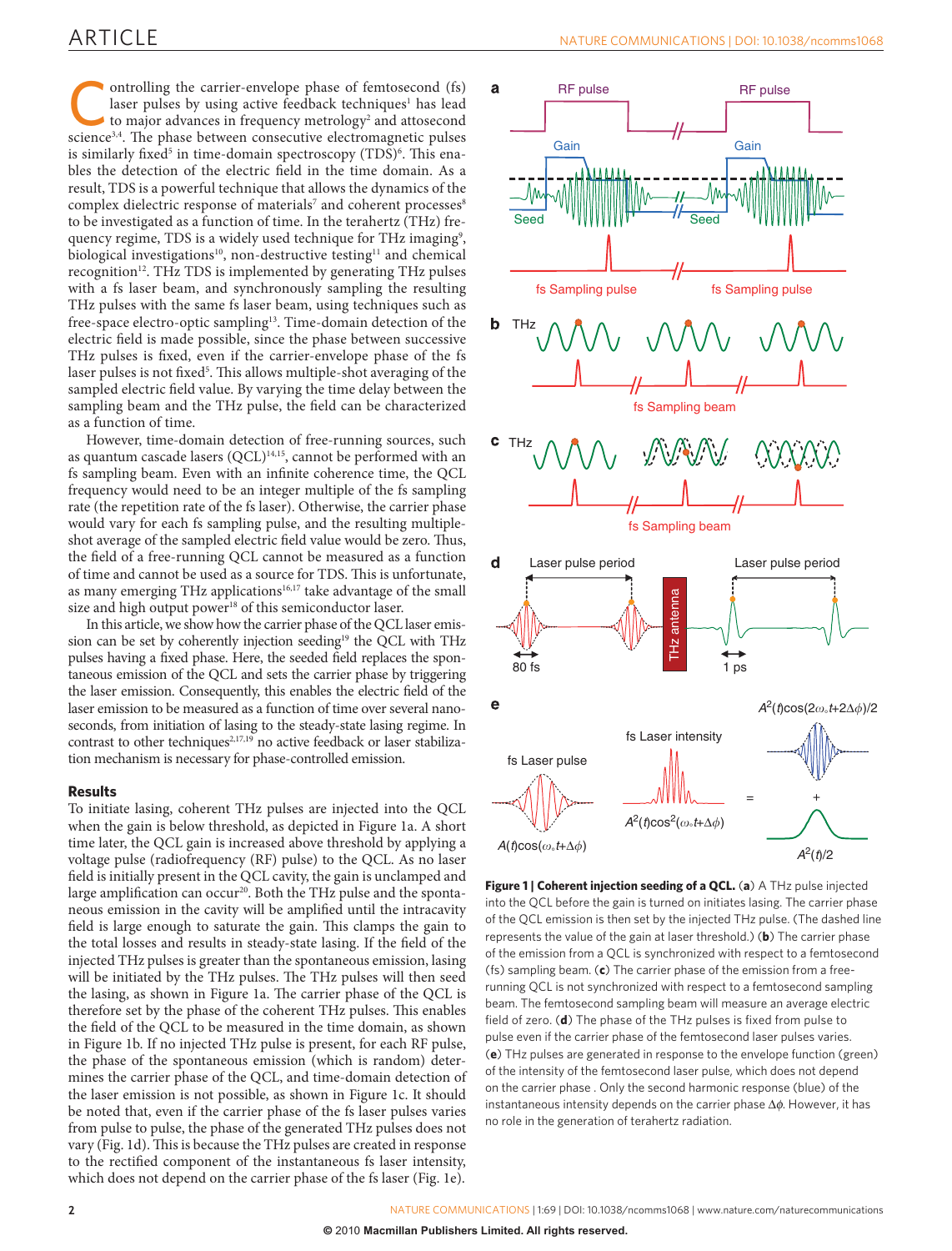

Figure 2 | Experimental setup. (a) Schematic of the experimental setup. RF voltage pulses are generated from a fast photodiode illuminated by the femtosecond (fs) laser beam (with a centre wavelength of 820 nm). The RF pulses are amplified by a power RF amplifier. A bias tee adds a DC offset to the RF pulses. THz pulses are generated by illuminating a biased interdigitiated antenna with a femtosecond pump beam. The THz pulses are coupled into a facet of the quantum cascade laser (QCL) with parabolic mirrors. The QCL output field from the other facet is measured using electro-optic sampling in a ZnTe crystal with a femtosecond sampling beam. (b) Time-averaged light-current density (L-J) curve of the QCL with RF OFF (black) and RF ON (purple). The QCL output power is measured with a slow pyroelectric detector that averages out any power variations caused by the RF pulses. (c) Instantaneous voltage of RF pulses, measured with a 1 GHz oscilloscope and 20 dB attenuation. The two peaks correspond to two consecutive laser pulses. The negative voltages between RF pulses arise because the RF pulses are alternate current (AC) coupled and the time-averaged RF voltage must therefore be zero.

**Experimental setup**. The RF pulses are created by illuminating a fast photodiode with a portion of the fs laser beam. This ensures that the RF pulses are synchronized with the 76 MHz pulse train of the fs laser. The RF pulses are amplified, and a quasi-direct current (DC) offset is then added to the amplified RF pulses with a bias tee. The length of the coaxial cable (which carries the RF pulses) was precisely adjusted so that the edge of the RF pulses arrived at the same time as the injected THz pulses. Figure 2a shows a schematic of the experimental setup. THz pulses are generated by illuminating an interdigitated photoconductive antenna<sup>21</sup> with the fs laser beam. The THz pulses are coupled into a facet of a 2 mm-long bound-tocontinuum QCL<sup>22</sup> operating at  $\sim$ 2.1 THz. At the opposite facet, the output from the QCL is collected and focused onto a ZnTe crystal along with the fs sampling beam. The THz field inside the ZnTe crystal is then measured using electro-optic sampling<sup>13</sup>.

The time-average light-current density (L-J) curves are shown with (purple) and without (black) RF pulses applied to the QCL in Figure 2b. With RF pulses applied to the QCL, a local maximum in the time-average L-J curves appears at low current densities. This corresponds to the RF pulses turning on the QCL, with the DC bias below threshold. Figure 2c shows the instantaneous voltage of a typical RF pulse as a function of time. As the RF pulses are amplified by an alternate current (AC) amplifier with a bandwidth of 30 MHz to 1.2 GHz, the time-averaged voltage must be zero. This can be seen

in Figure 2c, in which the RF voltage is negative between RF pulses. The negative RF voltage between pulses causes the global maximum of the time-average L-J curve to shift to higher DC current densities in Figure 2b when the RF pulses are on.

 When a THz pulse is coupled into the input facet of the QCL, it makes a single pass through the QCL. At the output facet, part of the THz pulse is reflected back into the cavity of the QCL, and the other part is transmitted out of the QCL. A portion of the reflected THz pulse will make another round-trip through the cavity and return to the output facet. This process is repeated many times, and the output from the QCL consists of multiple THz pulses separated by the round-trip time of the laser cavity.

**QCL output with the RF pulses OFF** . Figure 3a (blue curve) shows the transmitted THz pulses with the RF pulses OFF and the QCL biased above the lasing threshold. The THz pulses become elongated and their amplitude becomes smaller as they undergo more and more passes through the QCL. This is similar to previous studies in which THz probe pulses are used to measure the spectral gain of  $QCLs<sup>23-26</sup>$ . In these studies, TDS can only measure the amplification of the injected THz probe pulses. The emission of the QCL cannot be detected, as the carrier phase of the QCL is not locked to the fs sampling rate (the repetition rate of the fs laser). This is clearly evident in Figure 3a; no sinusoidal steady-state laser field can be measured even though the QCL is biased above threshold and lasing.

**QCL output with the RF pulses ON** . In strong contrast to the data in Figure 3a, when the DC bias of the QCL is below threshold, but the RF pulses are ON, the amplitude of successive THz pulses in Figure 3b (green curve) significantly increases. The THz pulses increase in amplitude for  $~100 \text{ ps}$  (from 200 to 600 ps), which is on the order of the rise time of the RF pulses. For much longer time periods, successive THz pulses merge together, and the field becomes quasi-monochromatic, as shown in Figure 3c. At these time scales, the THz field in the QCL cavity has saturated the gain (clamped it to the total losses), and the injected THz seed pulse has become the laser field of the OCL. The field amplitude emitted by the QCL (in the absence of injected THz pulses) is calculated from power measurements to be  $8.1 \,\mathrm{V} \,\mathrm{cm}^{-1}$ . This is in good agreement with the measured amplitude  $(6.4 \text{ V cm}^{-1})$  in Figure 3c, considering that the frequency response of the ZnTe crystal is not taken into account. A small secondary THz pulse, caused by reflections in the substrate of the THz-generating antenna, can be observed at  $\sim$ 35 ps in Figure 3a. The secondary THz pulse is also amplified by the unclamped gain and alters the shape of the field envelope as the field in the QCL builds up. Interference from the secondary seed pulse also contributes to the ripples of the field envelope at much longer time periods ( > 800 ps) in Figure 3b.

In Figure 3d, the field is shown for the entire scan of 2,200 ps. After the initial rise of the THz pulses, a slight decrease of the peak field is observed after 600 ps. This could be due to a small overshoot of the THz field with respect to the steady-state lasing value, or to a voltage deviation of the RF pulse from an ideal rectangular pulse shape (as shown in Fig. 2c). After a slight decrease of the peak amplitude (that takes place after 600 ps), the peak amplitude is approximately flat until  $\sim$ 2,000 ps, at which time the RF pulse begins to turn OFF. In Figure 3e, the spectral amplitude of the field in Figure 3d is compared with the spectral amplitude of an input THz pulse produced by the THz-generating antenna, with the QCL removed from the setup. The spectral amplitude of the QCL field (measured by electro-optic sampling) is two orders of magnitude larger than that of the antenna at 2.13 THz. In the inset of Figure 3e, it can be seen that the measured QCL field consists of a main line at 2.13 THz surrounded by several smaller lines with a spacing of  $\sim$ 20 GHz, which corresponds to the round-trip time ( $\sim$ 50 ps) of the laser cavity.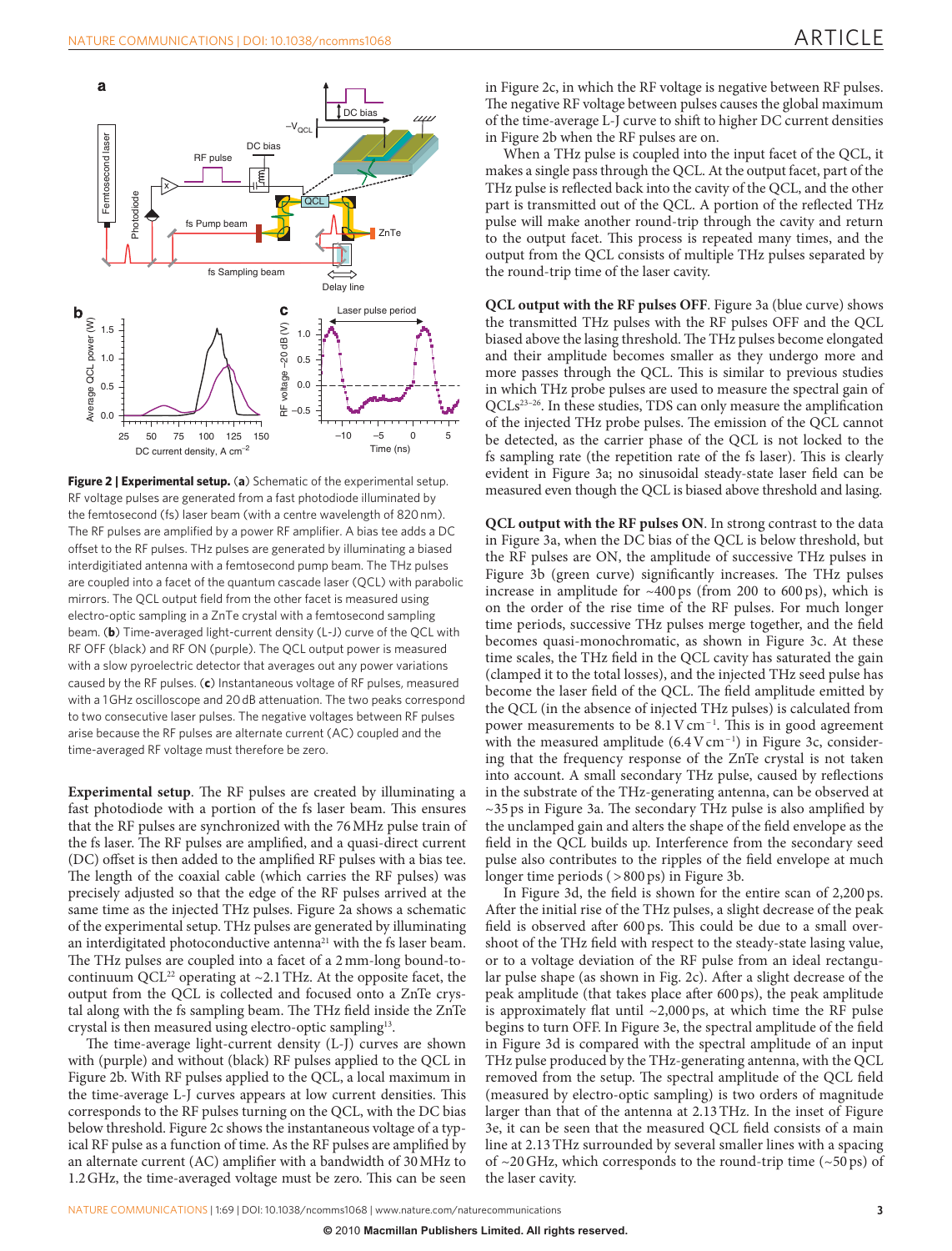

Figure 3 | Measured fields emitted from the QCL with and without RF pulses. (a) THz pulses transmitted through the QCL, with the RF pulses OFF and the DC bias (93 A cm<sup>-2</sup>) above threshold. (b) THz pulses transmitted through the QCL, with the RF pulses ON and the DC bias (60 A cm<sup>-2</sup>) below threshold. (c) Closeup of electro-optically measured field in part **b** from 925 to 928 ps. (d) The electro-optically measured QCL field for the entire scan of 2,200 ps. (e) Spectral amplitude of the electro-optically measured QCL field (green curve) and the antenna output with the QCL removed from the setup (dark red curve). The antenna spectrum is multiplied by a factor of 10 for visual clarity. The inset shows a closeup of the spectral amplitude of the electrooptically measured QCL field.

Saturation measurements. To further confirm that injection seeding is taking place, saturation measurements are performed on the QCL by varying the amplitude of the input THz pulses. To change the amplitude of the THz pulses, we varied the voltage applied to the THz-generating antenna. The amplitude of the THz pulses was confirmed to be proportional to the voltage applied to the antenna (see Supplementary Figure S1 ). For the data in Figure 3 , the antenna voltage was 4 V.

Figure 4a shows output fields of the QCL for different amplitudes of the input THz pulses. For each field in Figure 4a, the antenna voltage, and hence the input THz amplitude, varies by a factor of 4. It is particularly striking that for time periods  $> 500 \text{ ps}$  (after the intracavity field buildup time), the output amplitude hardly changes for antenna voltages of 0.25 and 1 V, even though the input THz pulse amplitude differs by a factor of 4. The root mean square and peak-to-peak  $(p-p)$  amplitude of the fields from 500 to 640 ps are plotted in Figure 4b as a function of the antenna voltage. The kink in Figure 4b at  $0.25V$  shows a clear saturation of the output field. This implies that the QCL gain is clamped (that is, saturated) by the amplified THz input pulses, and the THz input pulses initiate (that is, seed) laser action for antenna voltages > 0.25 V. For antenna voltages  $< 0.25$  V, the measured QCL output field depends on the input THz pulse amplitude. This implies that the QCL gain is then clamped by the intracavity amplified spontaneous emission, rather than by the injected THz pulses. As the amplified spontaneous emission has a carrier phase that varies randomly for each fs sampling pulse, its field cannot be detected with the fs sampling beam.

Seed amplification. A laser can be considered as the ultimate amplifier: when initially turned on, it takes a very small signal (the spontaneous emission), and amplifies it to the steady-state laser value. Injection seeding can be simply thought of as amplification of an input seed to the value of the laser field. We calculate the amplification factor using the OCL field from one round-trip time as the output, and the THz field from the antenna (with the QCL removed from the setup) as the input. The power amplification factor is shown in Figure 5a with and without taking account of the large coupling losses into the QCL facet. The largest amplification factor occurs for THz input pulses generated with antenna voltages  $< 0.25$  V. These THz pulses are in the linear amplification regime of Figure 5a and do not saturate the QCL gain. As a consequence, the amplification factor is relatively flat in Figure 5a for antenna voltages < $0.25$  V. In contrast for THz input pulses with antenna voltages > 0.25 V, the amplification factor decreases as the THz pulse amplitude increases, as these THz pulses saturate the QCL output. The QCL output spectra from one round-trip time interval (557 – 608 ps) and the THz input pulse spectra are shown in Figure 5b and c for antenna voltages of 0.25 and 0.03 V. Unlike Figure 3e, the QCL output spectra in Figure 5b and c both consist of a single peak. The spectral lines in Figure 3e are the result of multiple reflections from the laser cavity facets and are only present for time durations greater than the round-trip time.

### **Discussion**

 In the measurements presented above, the QCL is seeded by an external THz pulse from a photoconductive antenna. The latter can be easily eliminated by directly generating the THz pulse on the QCL by exciting the facet with a fs laser pulse<sup> $27$ </sup>. As well as simplifying the TDS setup, this would avoid the large coupling losses associated with injecting free-space THz radiation into QCL waveguides, as the THz pulse would be automatically coupled into the QCL cavity. Furthermore, the technique of coherent injection seeding is not limited to the far infrared. It should also be possible to phase-seed mid-infrared QCLs and detect their phase-resolved output in the time domain.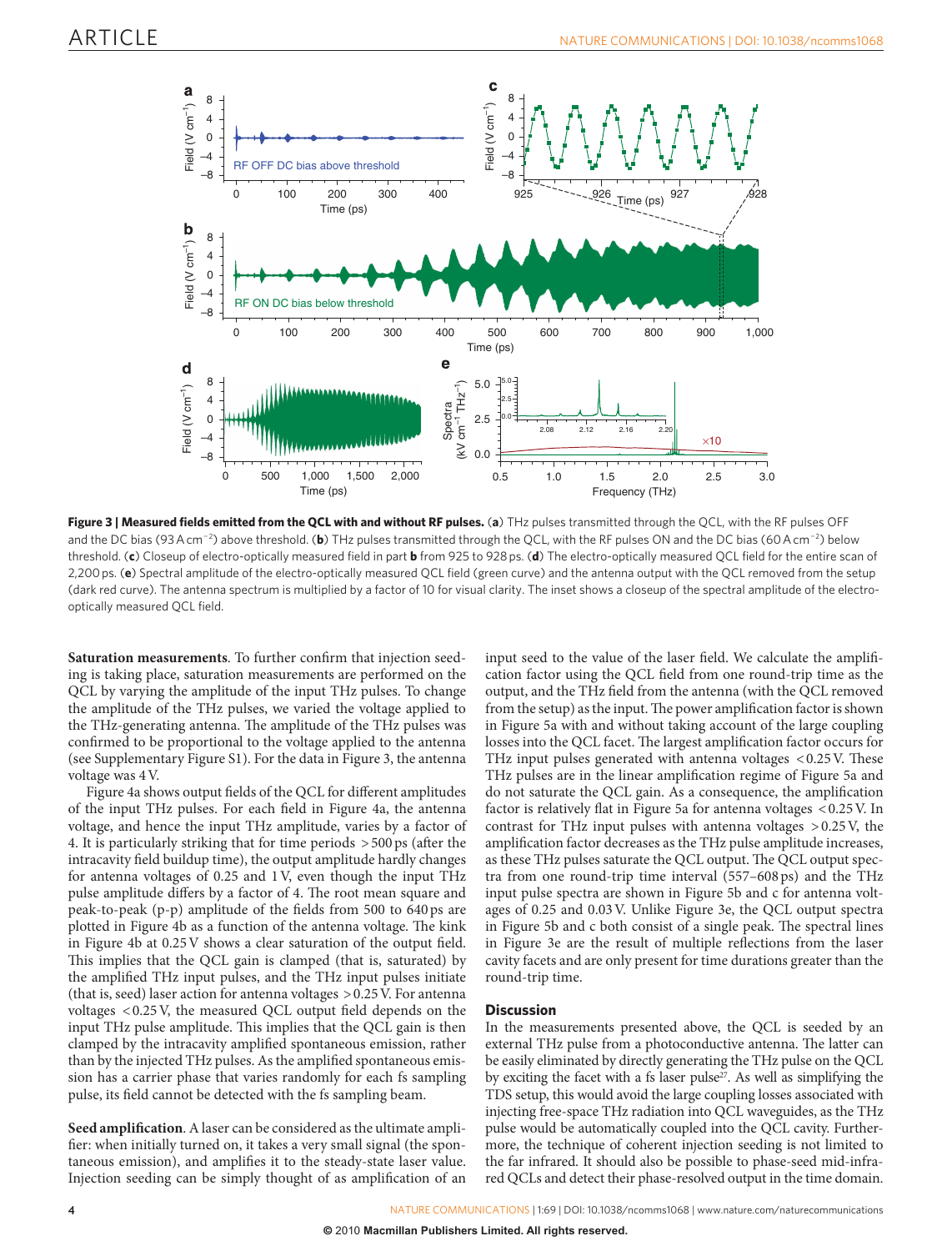

Figure 4 | Seed pulse saturation measurements. (a) Electro-optically measured fields of the QCL output for various input THz pulse amplitudes. The THz pulse amplitude is varied by changing the antenna voltage. (The THz pulse amplitude is proportional to the antenna voltage.) Output fields are shown for input THz pulses generated with an antenna bias of 1V (green curve), 0.25 V (blue curve) and 0.06 V (grey curve). The QCL DC bias (66 A cm<sup>-2</sup>) is below threshold. (**b**) The peak-to-peak (p-p) amplitude and root mean square (RMS) of the THz fields in part **a** for time periods > 500 ps versus the antenna voltage (logarithmic scale). Inset-part **b**, on a linear voltage scale.

Indeed, investigations of the gain of mid-infrared QCLs using TDS have already begun<sup>26,28</sup>. Besides using the QCL as an active device, the phase-resolved dynamics of the QCL field can also be explored. This could enable the investigation of mode-locked behaviour in QCLs. 29,30 The dynamics of the buildup of the laser field can also be investigated from the initiation of lasing to the steady state.

 It is interesting to consider the results in the context of the frequency domain. For very long time scales, the output of the injection-seeded QCL consists of a train of THz pulses (with nanosecond durations) emitted at the fs laser repetition rate  $(-13 \text{ ns})$ . The spectrum of this QCL pulse train should mathematically consist of several spectral lines  $(\bar{f}_{QCL})$ , such that  $f_{QCL} = mf_{rep} + f_o$ , where m is an integer,  $\bar{f}_{\text{rep}}$  is the fs laser repetition frequency and  $\bar{f}_{\text{o}}$  is an offset frequency<sup>1</sup>. If the carrier phase is constant and does not vary between pulses, the frequency offset  $(f_0)$  will be exactly equal to zero.<sup>1</sup> This enables synchronized fs sampling of the QCL emission, and timeresolved detection of the QCL field. In contrast, for non-synchronized fs sampling<sup>31</sup> and other phase-locked QCLs<sup>32</sup>,  $f_0$  is not zero, which inhibits time-resolved detection of the field.

 In conclusion, the carrier phase of a QCL can be set by coherent injection seeding without any active feedback or laser stabilization techniques. This enables the phase-resolved laser emission to be measured in the time domain and the QCL to be used as a powerful source for TDS.

#### **Methods**

**Description of the QCL**. The QCL device was a 2 mm-long and 250 μm-wide QCL that lased at  $\sim$  2.1 THz. A plasmon waveguide was used for mode confinement.



**Figure 5 | Amplification of the seed pulse. (a) Power spectral** amplification factors for the fields in Figure 4 (from 557 to 608 ps; one round-trip time interval) versus antenna voltage. Green — including input coupling losses. Black — excluding input coupling losses. The THz pulse amplitude is proportional to the antenna voltage. (**b**) Antenna voltage 0.25 V. Blue curve-spectra of the QCL output from 557 to 608 ps. Dark red curve-spectra of the antenna output with the QCL removed from the setup. (c) Antenna voltage 0.03 V. Dark yellow curve-spectra of the QCL output from 557 to 608 ps. Dark red curve — spectra of the antenna output with the QCL removed from the setup.

The active region of the device consisted of alternatively spaced layers of GaAs and **Al 10 Ga 90 As** , with thicknesses of **5** / 126 / **44** / 120 / **32** / 124 / **30** / 132 / **24** / 144 / **10** / 118 / **10** / 14 4 nm. The device was bounded to a Cu heat sink bar with indium and attached to a cold finger of a helium flow cryostat that was cooled to 4.5 K.

**THz pulse generation and detection** . THz pulses were generated by illuminating an interdigitated photoconductive antenna on GaAs with an fs laser (  $\sim\!\!1\,\mathrm{W}$  average power,  $\sim$ 80 fs pulse duration, 76 MHz). The antenna had a finger spacing of 1.5  $\mu$ m and a period of 6  $\mu$ m. The macroscopic active area of the antenna was a 500  $\mu$ m circle. The 500 μm-thick GaAs substrate was attached to a 1 mm high-resistivity Si wafer to extend the echo time between multiple reflections in the substrate. The generated THz pulses were collected by a  $\#2$  parabolic mirror and focused onto a QCL facet with a  $f#1.67$  parabolic mirror. The windows of the cryostat were thin quartz windows, unlike the tsurupica windows used in previous studies. After exiting the QCL through the opposite facet, the THz pulses were collimated with a *f*#2 parabolic mirror and refocused with a *f*#1 parabolic mirror onto a 200μm-thick  $\langle 110 \rangle$  ZnTe crystal. The ZnTe crystal was mounted on a 2 mm-thick  $\langle 100 \rangle$  ZnTe crystal. (The  $\langle 100 \rangle$  crystal has a null electro-optic effect in this geometry.) This extended the time between echoes in the ZnTe. The THz electric field in the 200 μm ZnTe crystal was then measured with an fs sampling beam using electro-optic sampling.

**Generation and amplification of RF voltage pulses locked to the fs laser repetition rate** . RF voltage pulses were created by illuminating a fast Si photodiode with a portion of the fs laser beam. The RF pulses were sent into a preamplifier that was used as a limiting amplifier to convert the RF pulses to square-like pulses with a relatively flat top. A 50- $\Omega$  switch enabled the RF pulse train to be gated at kHz frequencies. A variable voltage-controlled attenuator was used to vary the amplitude of the RF pulses, which were then sent into an RF power amplifier (30 – 1,200 MHz). Fixed coaxial attenuators were used throughout the RF setup to control the RF power level. The amplified RF pulses were then combined with a DC bias (modulated at 10 kHz) in a bias tee. The DC bias was modulated at 10 kHz to enable detection with a lock-in amplifier. The same 10 kHz modulation was also applied to the RF pulses with the 50- $\Omega$  switch. The combined RF pulses and the quasi-DC offset were applied to the QCL sample. The leads connecting the sample to the coaxial cable were made as short as possible to avoid RF reflections. The RF input pulses and reflected RF output pulses could be monitored by using a two port 20-dB directional coupler (40-1,000 MHz). The RF pulses split off by the directional coupler were measured with a 1 GHz oscilloscope across a 50  $\Omega$  load.

**Adjusting the arrival time of the RF electrical pulses** . To ensure that the arrival of the RF pulses coincided with the arrival of the THz pulses into the QCL cavity, the length of the coaxial cable in the RF setup was adjusted. Fine-length adjustment